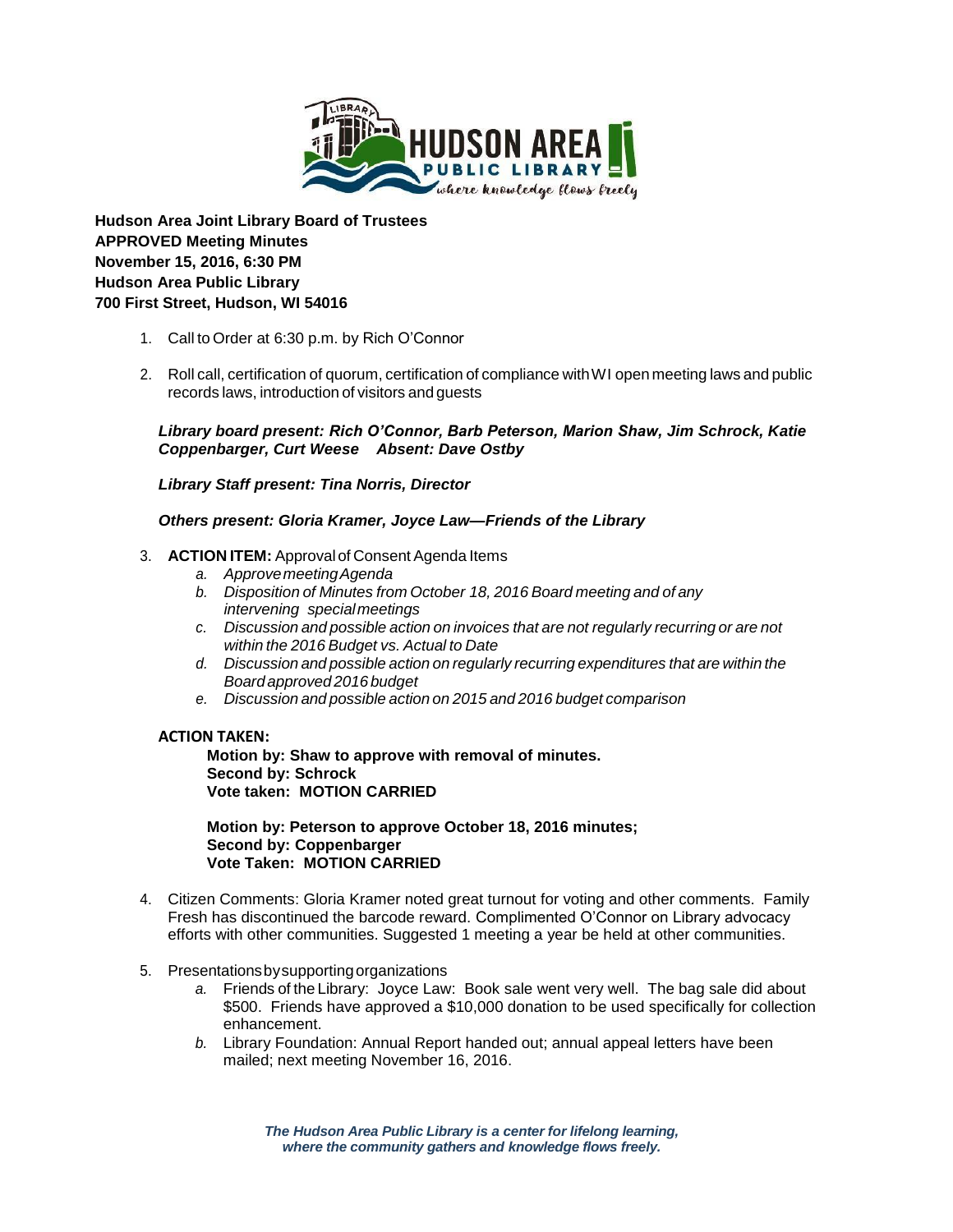#### 6. **ACTION ITEM:** President's comments, reports, andrequests for action

- *a.* Municipalitiespresentationsupdate, discussion, and possible action: Library report presented to the City Council; appointed Paul Berning to Library Board.
- **b.** County Board update, discussion and possible action. No updates.

## **ACTION TAKEN: NO ACTION REQUIRED**

Motion by: Second by: Vote Taken:

- 7. **ACTION ITEM:** Director's Report, Statistics, and requests for action
	- *a.* Presentation of report
	- *b.* Presentation of monthly statistics
	- *c.* Presentation of Strategic Plan Update
	- *d.* Library Director 2017 Goals Recommendation
	- *e.* Recommendation for Cataloging Services
- **8. ACTION ITEM:** Discuss and approve 2017 goals for Library Director  **ACTION TAKEN: (Tabled until December)**

Motion by: Second by: Vote Taken:

9. **ACTION ITEM:** Review process of reviewing and approving minutes. Request for action to correct the minutes of a prior board meeting. Discussion on August 16 (3C & 9C and September 20 Item #4) Item tabled until December 2016.

**ACTION TAKEN: (Tabled until December) Motion by: Schrock Second by: Peterson Vote Taken: MOTION CARRIED**

10. ACTION ITEM: Finance Committee Schrock reviewed financial reports; **no action required.**

#### **ACTION TAKEN:**

Motion by: Second by: Vote Taken:

11. **CLOSED SESSION: Under Wisconsin Statute 19.85 (1)(C) to consider employee compensation and Director review.**

**Motion by: Peterson Second by: Schrock Roll Call Vote taken:** 

**Coppenbarger: Aye Shaw: Nay O'Connor: Aye Schrock: Aye Peterson: Aye Weese: Aye**

**Convened into Closed Session at 7:45 p.m.**

12. **RECONVENE INTO OPEN SESSION for possible action on Employee Compensation and /** 

*The Hudson Area Public Library is a center for lifelong learning, where the community gathers and knowledge flows freely.*